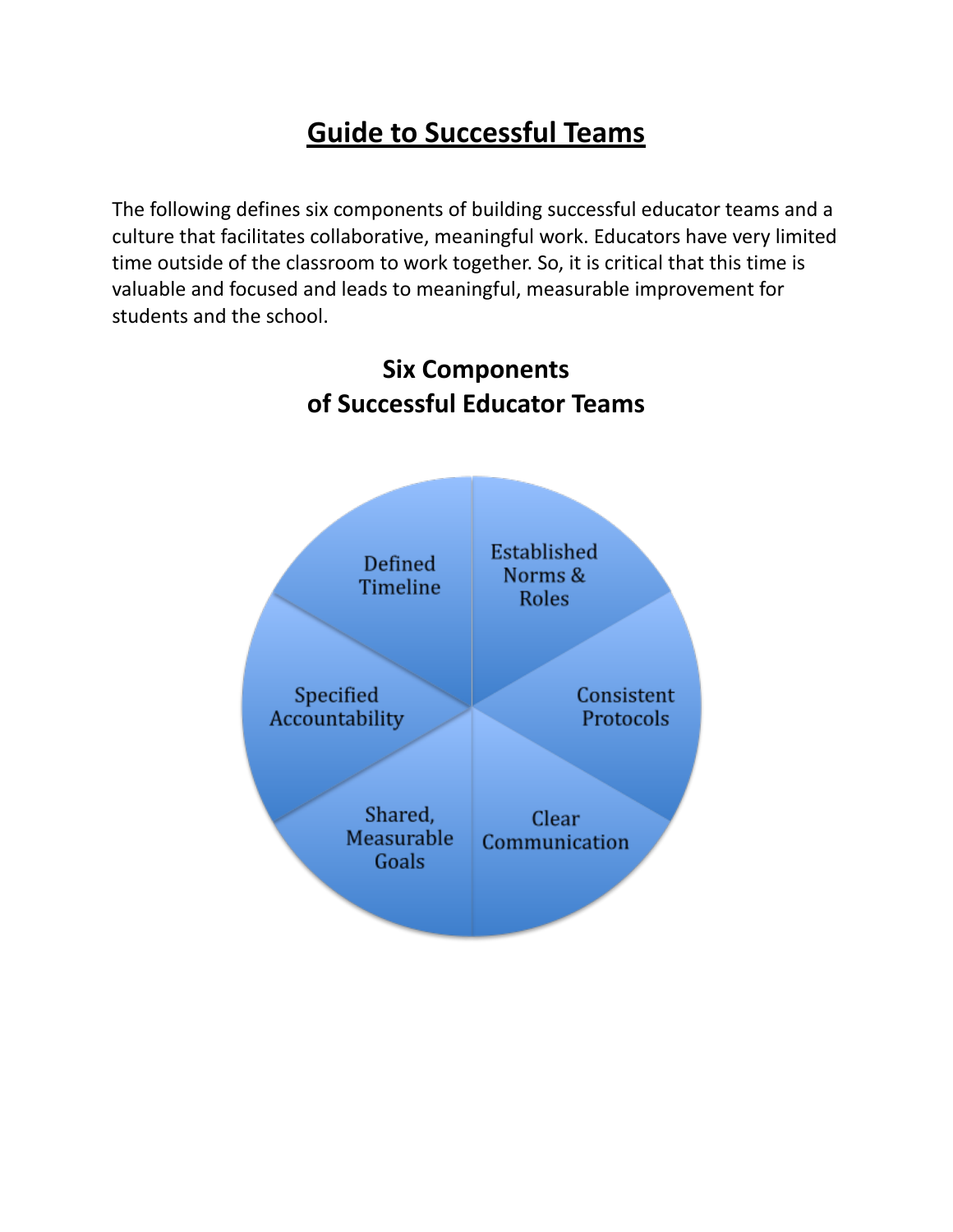### **Established Norms and Roles**

Purpose: Educators spend most of their time teaching in an autonomous environment, and time outside of the classroom is scarce. Norms and roles assure that when educators gather to collaborate, it is done in a safe, productive team environment. Defined norms and roles will help set expectations required to build a positive culture and climate.

Timeframe: Norms should be established at the first meeting when a group is formed. At future meetings, the norms should be reviewed at the start, and the group should choose a norm to pay specific attention to during the meeting. Team members can adopt roles suited to their skills and preferences; roles can be static or rotated.

#### Components:

- Norms document: When possible, norms should be posted. Keep the number of norms between 5-7. Norms should guide timeliness, efficacy, and quality of interactions.
- Roles Document: Roles should focus on gaining full participation and eliciting strengths from each member of the group.

To Consider: Start with existing norms and roles, such as the 7 Norms of Collaboration or Roles and Responsibilities, but allow the team to modify these, as desired. Create a survey and administer it periodically to evaluate the climate of the team.

Leader's Role: The leader should initiate and facilitate conversation to ensure that norms are agreed upon. But it is important that the leader *facilitates* ONLY, and refrains from dominating the discussion, thereby encouraging participants to determine the norms and roles. The leader should foster a positive and supportive climate.

Participants' Roles: Participants should stay active and engaged. They should abide by and enforce the norms. Each participant should hold him or herself, and others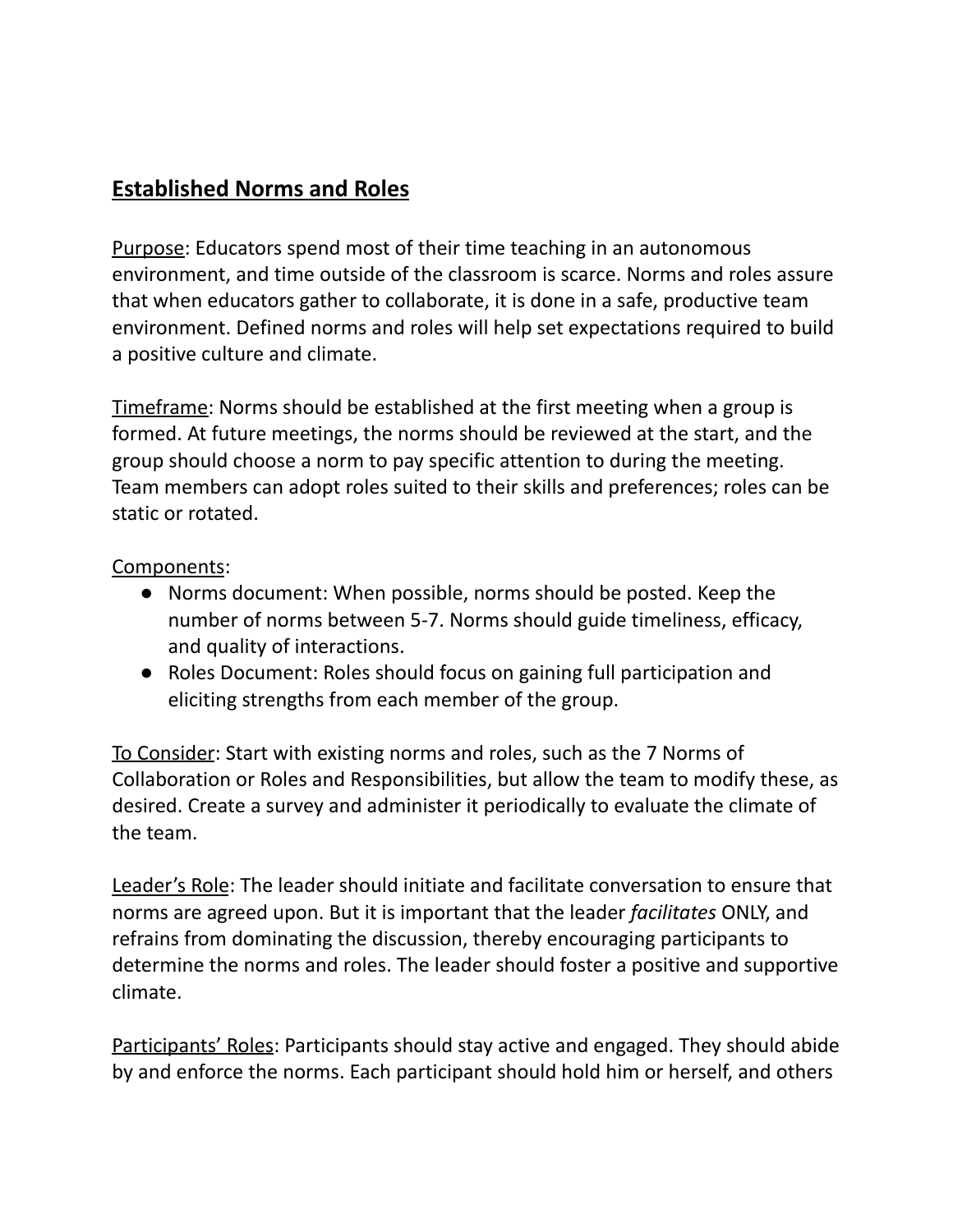accountable. Each participant should adopt a role within the group that maximizes the group's effectiveness.

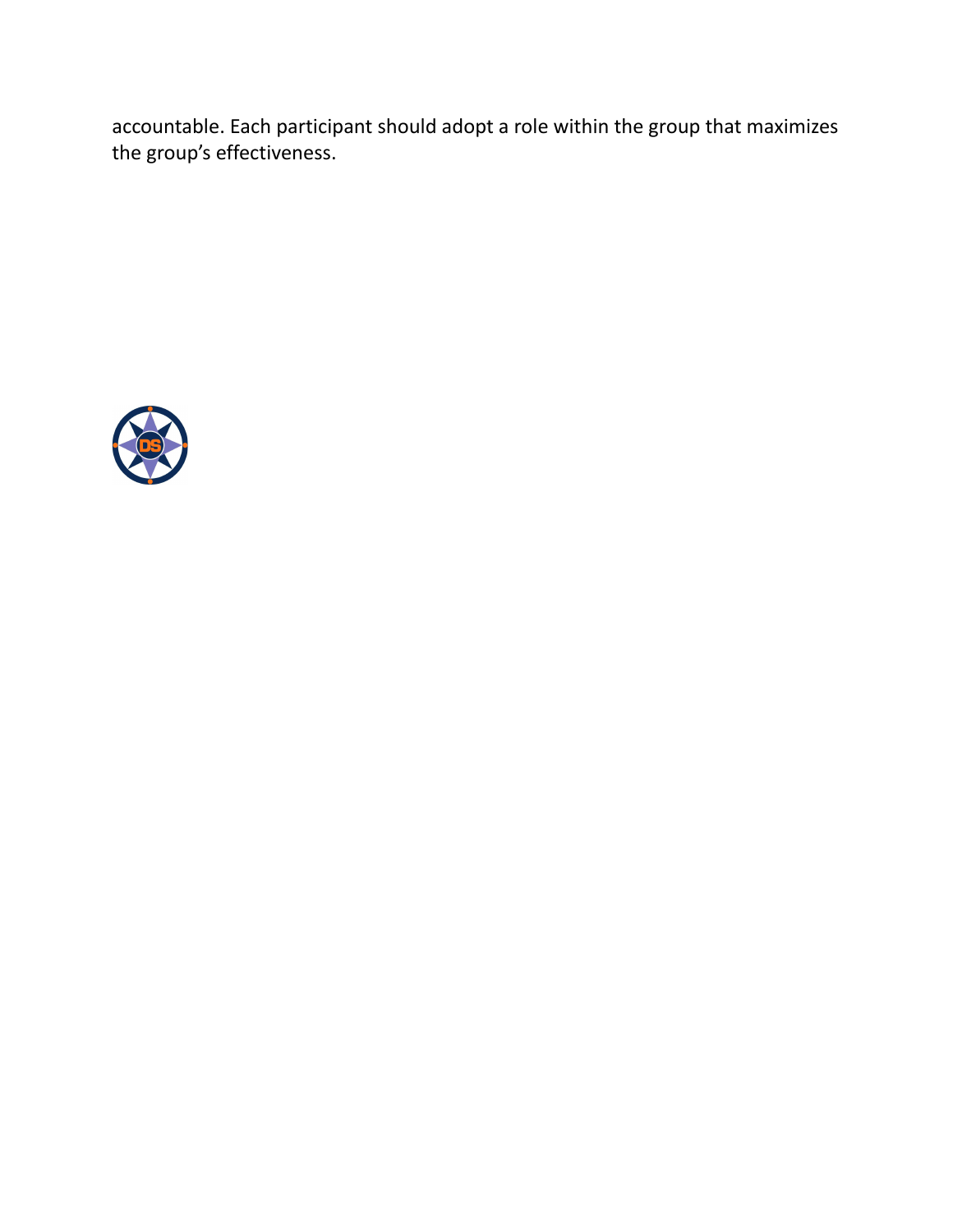#### **Consistent Protocols**

Purpose: Consistent protocols for data analysis, goal setting, action planning, trust building, communication, and shared decision making are vital to ensure the rigor in the team process that leads to success. Consistent protocols enable leadership and team members to hold teams accountable. Protocols build teaming capacity within staff. They also define the process and create clear and recognizable goals.

Timeframe: Initial protocols can be chosen or created up front; however, it is fine to create or implement protocols as your team process unfolds.

Components: Protocols are used in all the steps of the team's work: trust building, communication, goal setting, action planning, data analysis, entry and exit process identifying students the team is supporting, and shared decision making. The protocols will vary, depending on the team's goals and purpose.

Items to Consider: Protocols can be living documents that are continuously revisited, adapted, or updated as they are used. At the same time, teams should give them a chance before revising them. Don't let great be the enemy of good!

Leader's Role: Introduce protocols and facilitate consensus around them.

Participants' Role: Contribute to the development of protocols and adhere to them.

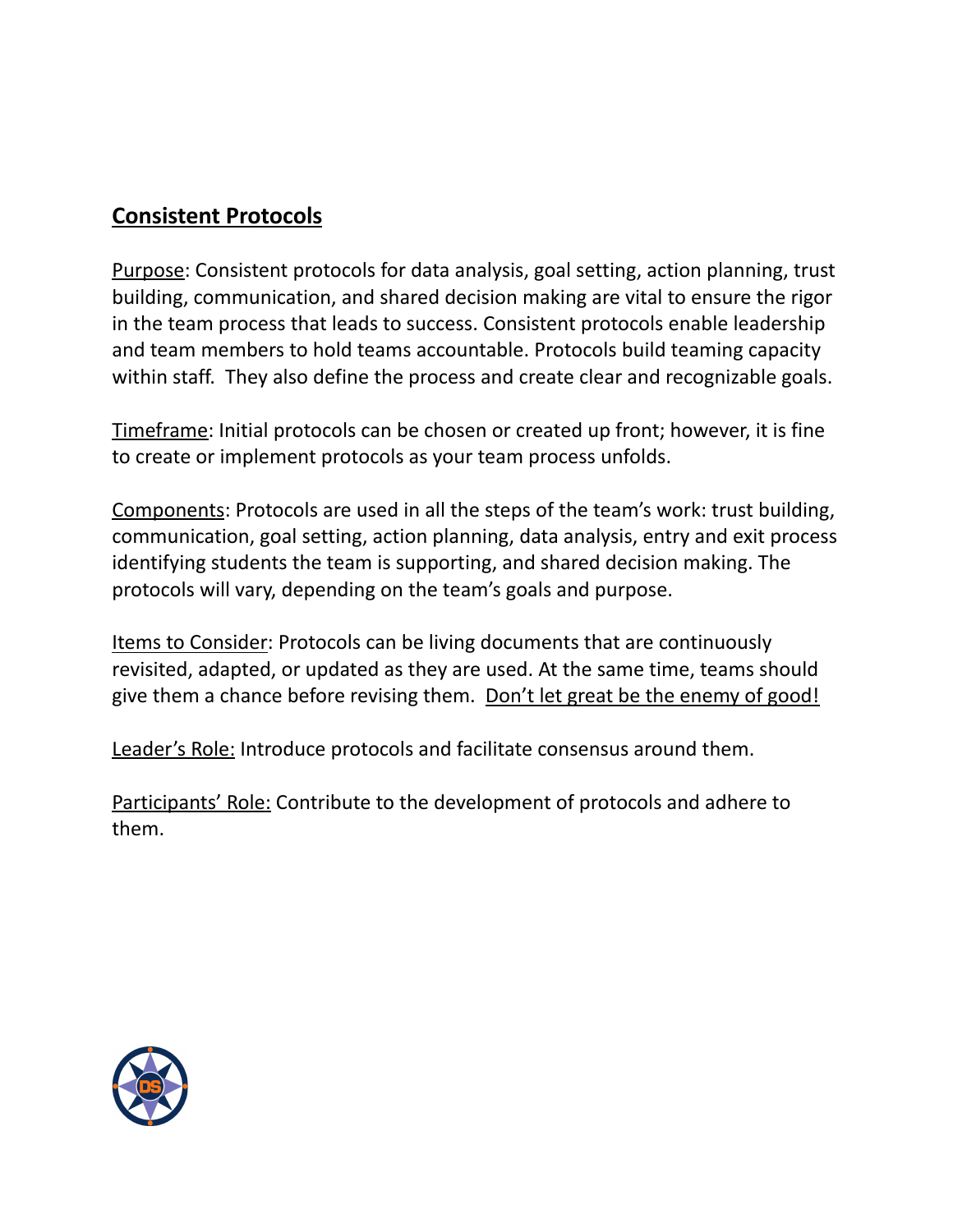# **Clear Communication**

Purpose: A well-thought out and documented plan to communicate a team's activities ensures that the whole staff will work collaboratively to meet goals. A communication plan must lay out the communication of goals and activities between members, between teams and the staff at large, and between the building staff and leadership teams.

Timeframe: A communication plan will be a working document that is frequently reviewed and adjusted. A draft communication plan should be completed at the first or second team meeting.

Components: The communication plan should include all team information and activities, and who needs to be made aware of those activities. The plan should include the activity/information being communicated, the stakeholder who will create and convey the communication, the intended audience, the timeframe of the given communication, the method of communication, and the goal of the communication.

Items to Consider: Dedication and persistence are essential to successfully documenting and following a communication plan. It can be too easy to overlook this step. When deciding what to share, be targeted and communicate just what is necessary. Enable expanded communication for those who are interested. Remember that access to information is sensitive in schools; it can serve to coalesce or divide a staff.

Leader's Role: Facilitate development at the beginning, and oversee and monitor the communication plan.

Participant's Role: Follow through with all communication activities defined.

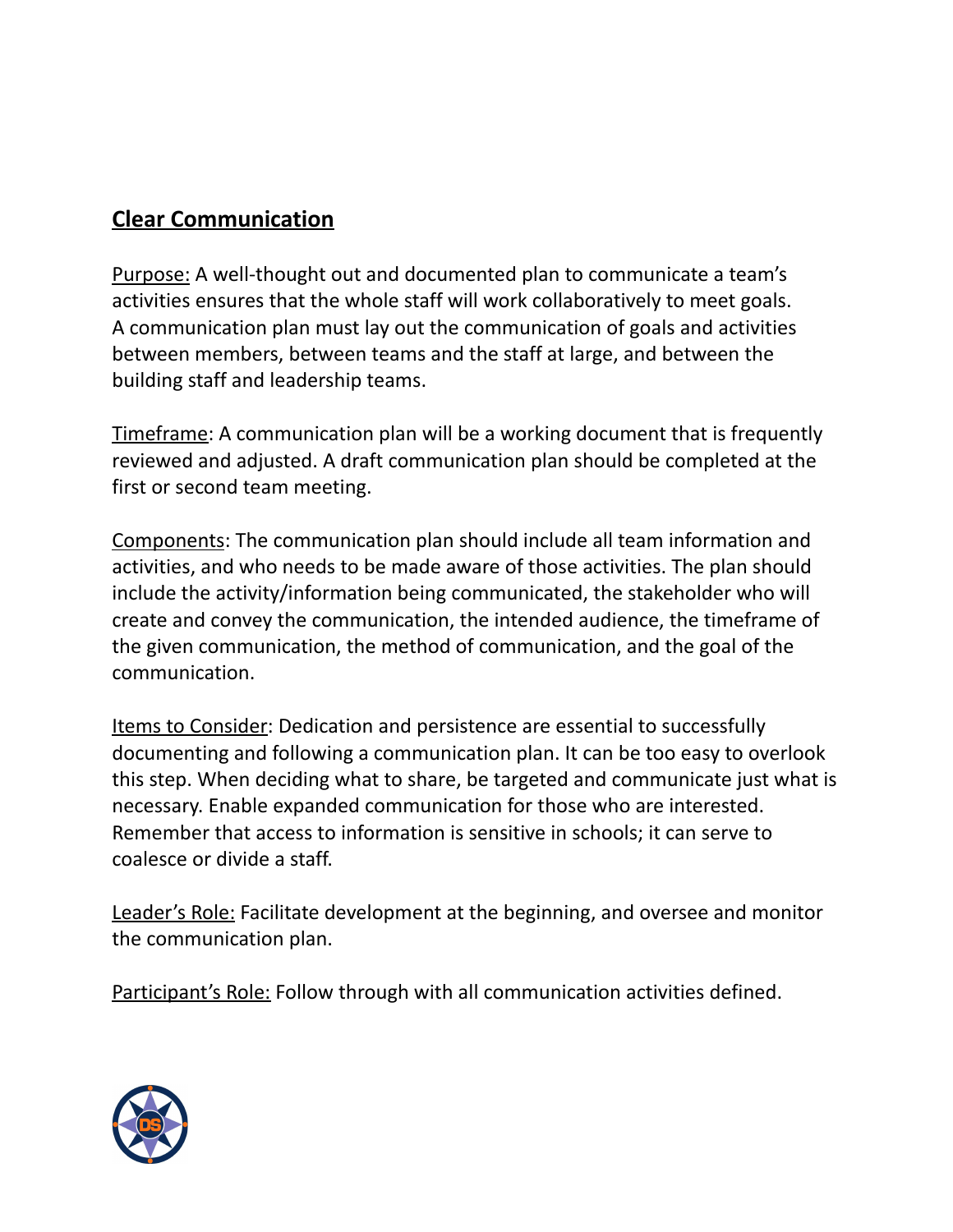#### **Shared, Measurable Goals**

Purpose: Measurable goals ensure follow through and effectiveness. When measurable goals are set, teams have proof of efficacy and a standard against which to hold themselves accountable. Interim action steps constitute the path to that larger goal, and each action step should have an observable and/or measurable outcome to keep the team on track.

Timeframe: The team's purpose should be defined in meeting one. The overarching measurable goal should be defined within the first two or three meetings, and ensuing action steps should be fleshed out as a natural continuation of that work. A team's purpose and goal may be revised, but it's important that they exist to guide the work being completed. Revisiting the team's articulated purpose and overarching goal--even if just to remind everyone--is important, and can even be done at the beginning of each meeting.

Components: A team's purpose should clearly define what is driving the work of the team. It involves the underlying principles that motivate the work, and therefore, the purpose statement is best developed through collaborative conversation. Establishing a common language and understanding is time well spent. A team's overarching measurable goal is their priority goal in relation to their purpose. Action items must be clear and tied to a measurable goal. Action items and goals can be measured by quantitative or qualitative data or by a descriptive rubric.

Items to Consider: Be rigorous with this work. Teams will wander without clear direction. It takes effort to define challenging but attainable, measurable goals, but they must be meaningful, challenging and achievable. It is gratifying and motivating for a team to review their goals and action items and have tangible evidence that goals have been met! Review frequently and celebrate!

Leader's Role: Ensure that the team identifies a clear purpose and measurable goal(s). Provide feedback about how the team purpose aligns to building goals and whether measurable goals are attainable but rigorous. If the team is struggling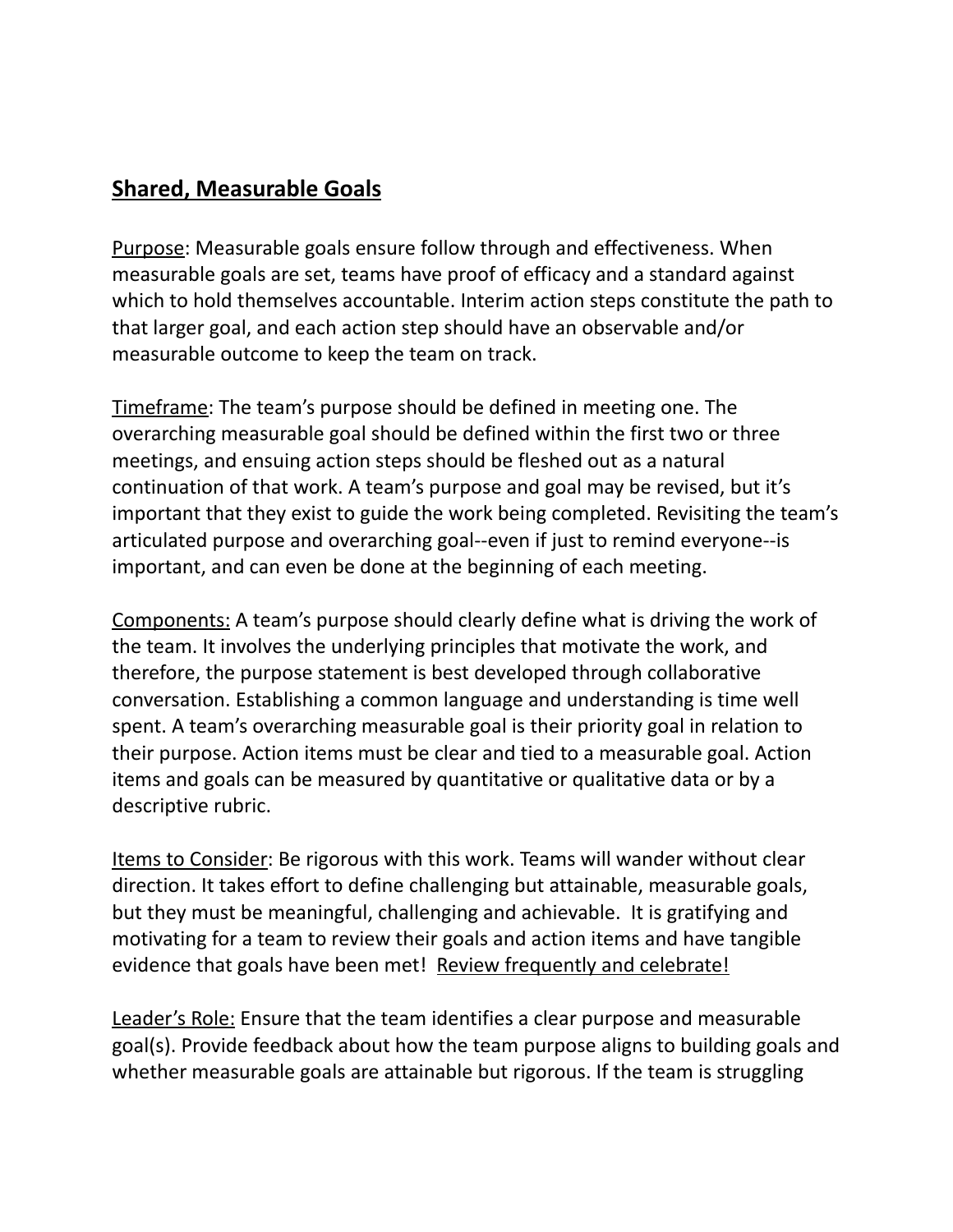with consensus, the team leader should pull in the school or district lead to provide direction.

Participant's Role: All participants should contribute to the articulated team purpose and measurable goal(s). Participants should stay engaged in the difficult process until consensus is reached.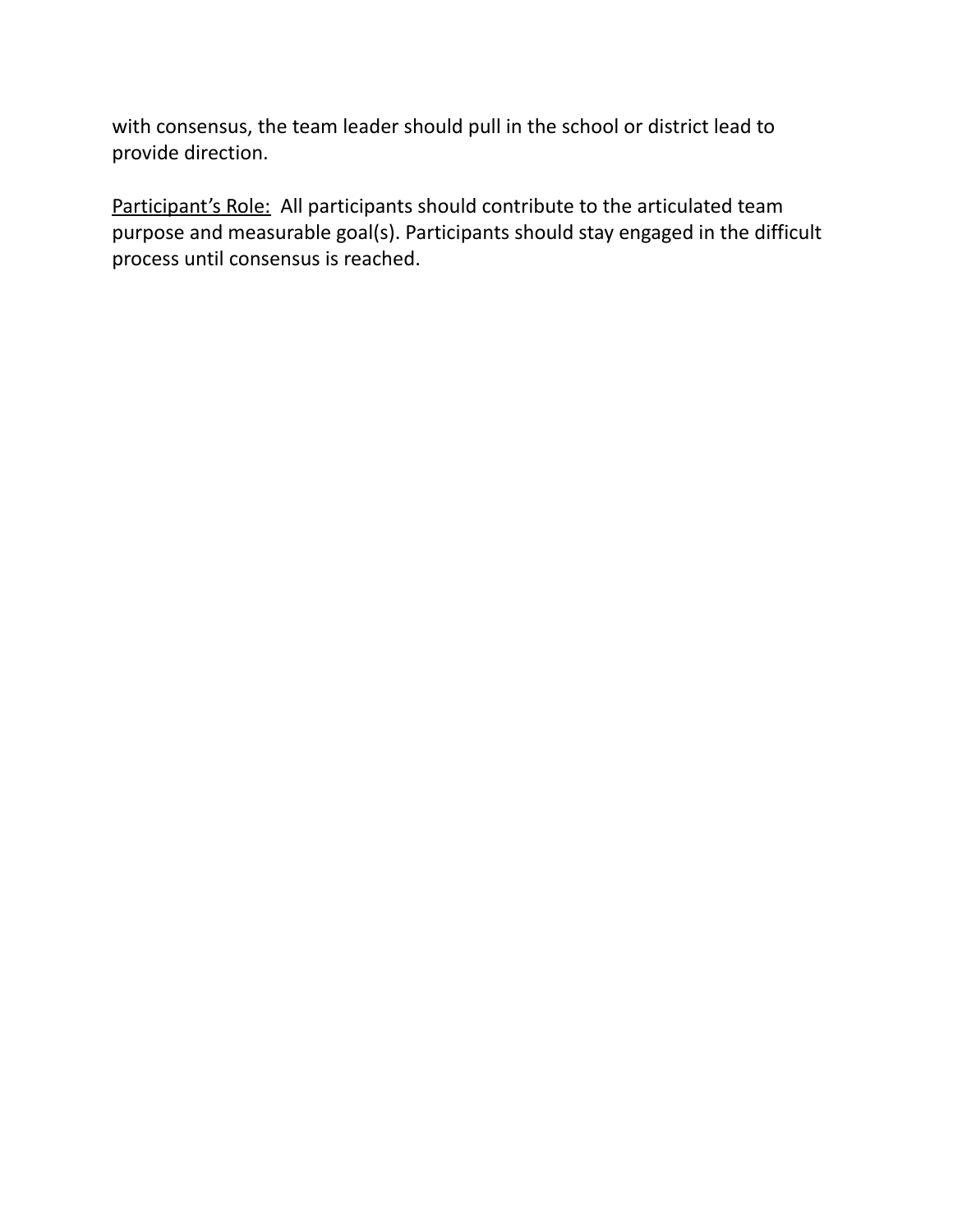## **Specified Accountability**

Purpose: Building or District oversight and leadership is essential for team success. Leadership must recognize the value of the team's work and integrate it into the larger school infrastructure. Established routines and protocols enable leadership to review the work being completed, and provide feedback.

Timeframe: Building or District leadership should be present at initial meetings to underscore the importance of the work, and assess the functionality of the team. Throughout the year, regular review of meeting notes completed by the educator team should be housed in a common location and reviewed by the building or district leader. The timing of review and feedback from an administrator must be made explicit to the team, and follow through is important. A building and district leader should attend educator meetings periodically for check-ins, to get a face-to-face update on progress. Team members should upload notes and artifacts at the end of meetings to assure consistency. Protocols for member-to-member communication between meetings should be established, so colleagues can help each other with follow through in the face of so many competing school day obligations.

Components: Pre-established consistent and structured formats for note-taking at meetings should define exactly what information will be communicated by the educator team to school or district leadership. These note-taking protocols should include the overall educator team goals, action steps, accomplishments, and obstacles. Protocols to assure member-to-member accountability should be articulated as part of norms and roles. Accountability protocols should be developed to report to, and get feedback from, central office staff on buildinglevel team goals and processes.

Items to Consider: Accountability must be rigorous, timely, and consistent. All teams should be familiar with the protocols and have common expectations. Timely, consistent descriptive feedback from leaders affirms the work that teams are doing, and can powerfully affect the trajectory of a team. Part of accountability is using the opportunity to celebrate the success of your teams!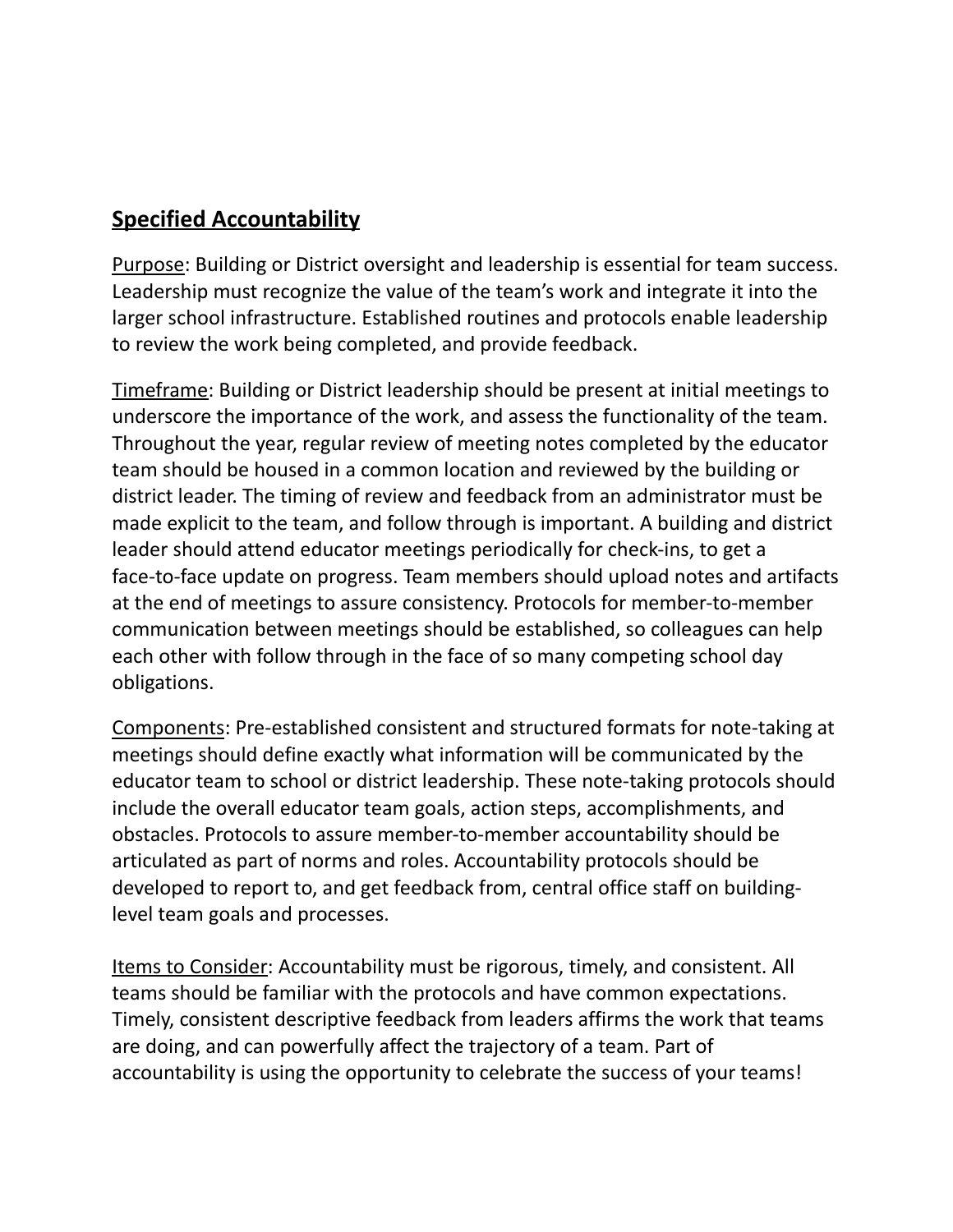Leader's Role: Teachers are rightfully focused on the classroom. Commitments that are not direct interactions with students are the first to be compromised when educators are overwhelmed. It is the leader's responsibility to support follow through by being diligent with his/her accountability role and by providing positive support so that teams know that there is someone checking on their follow through.

Participant's Role: Be receptive to feedback and support team members to help them with follow through. Celebrate your successes and take responsibility to make changes where change is needed**.**